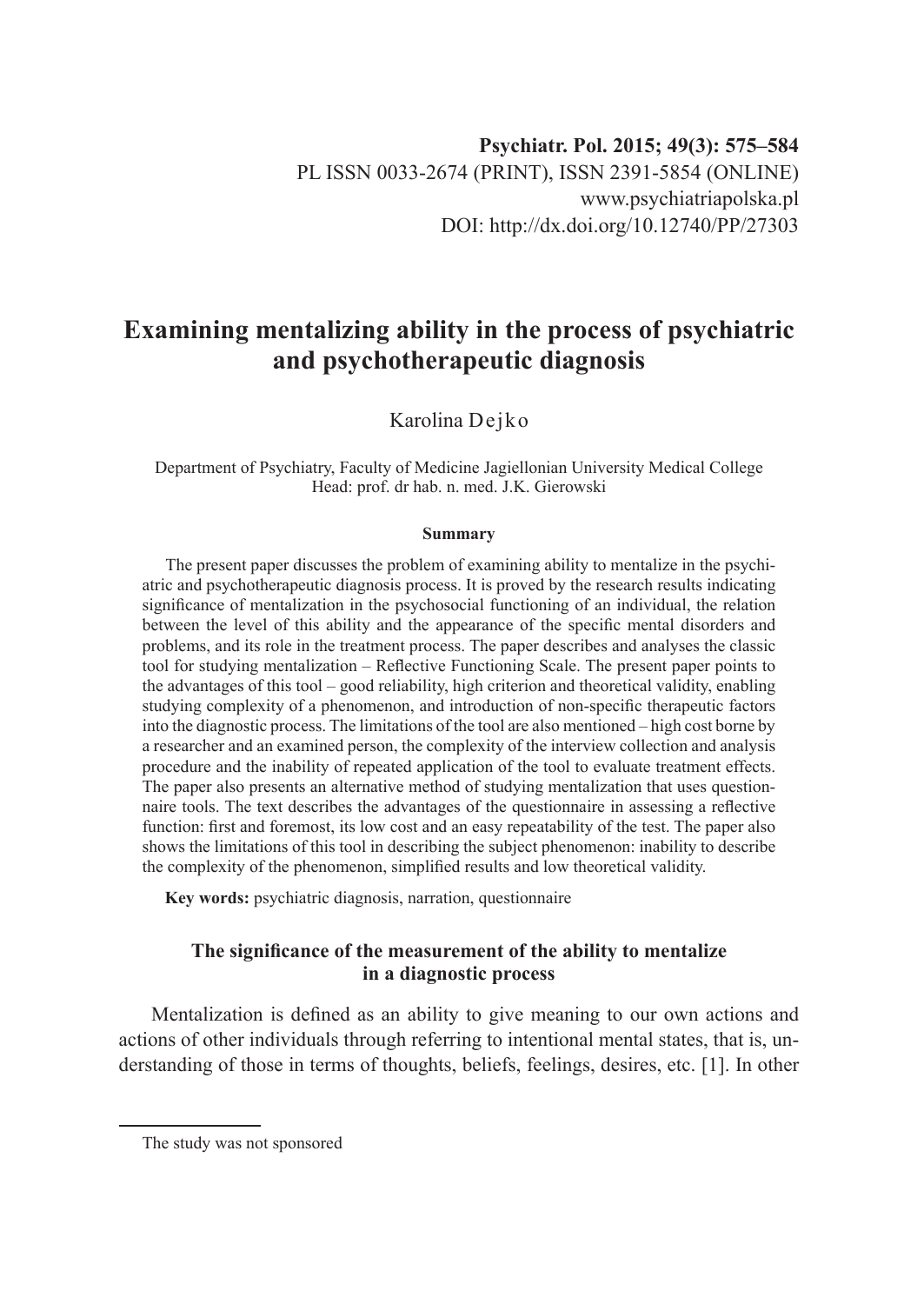words, mentalization is an ability to process emotions and organizing our own experience at a symbolic level. Mentalization constitutes the basis for a coherent and stable personality structure and plays a crucial role in the development of the self [2]. It is one of the mature and complex mechanisms of emotional regulation and adjustment; it improves the capacity of containing difficult, intense or conflicting emotional states, decreases the tendency of somatization and impulsive abreacting of emotions in action [1]. It supports adequate reality testing, which means accurate distinguishing between external reality and own beliefs constituting its representation [3]. Thus, it enables the acceptance of the existence of numerous perspectives and manners of understanding and experiencing of the same situations. An individual with a well developed ability to mentalize does not react impulsively, but reflects on the significance of the other person's behaviour and possible consequences of the undertaken actions. The ability to mentalize constitutes the basis for proper understanding of the complex social phenomena and the skills of adequate adaptation to the expectations set for human interactions. Social relations become more comprehensible and predictable [4]. It translates into increase of the sense of security within the context of interpersonal contacts and thus, increase in the sense of own control and agency. As a result, an individual becomes more autonomic, inner-directed, and independent [5].

Research has shown that high level of the ability to mentalize is a significant protective factor against mental disorders; on the contrary, low level of such an ability is a risk factor in developing such disorders [6]. A correlation between a low level of the ability to mentalize and a risk of developing borderline personality disorders [1, 7, 8], abuse of psychoactive substances [6], psychopathic and aggressive behaviour [9], psychosomatic disorders [10], anankastic personality disorders [11], panic disorder syndrome [12], and schizophrenia spectrum psychotic disorders [13, 14] has been observed. A more complex or ambiguous correlation between the level of the reflective functioning<sup>1</sup> and a development of a disorder has been noted in patients treated for chronic depression [6, 15], and eating disorders [6, 16, 17]. Research has shown significant correlation between the level of reflective functioning in a parent and a type of attachment pattern and the structure of behaviour in a child. This could partially explain why in children of parents suffering from a mental disorder, functioning disorders are more frequently diagnosed [18, 19]. The last significant function of mentalization in the clinical context is its impact on the ability to establish therapeutic alliance, to trust, and to cooperate with a specialist, to apply their recommendations and to adopt an active attitude during treatment. Research has shown that highly developed ability to mentalize constitutes an important factor that impacts the successfulness of the psychotherapy conducted in different paradigms and of other forms of psychiatric treatment [13, 20–22].

<sup>1</sup> In the present paper, terms: "mentalization", "to mentalize", and "reflective functioning" are used interchangeably.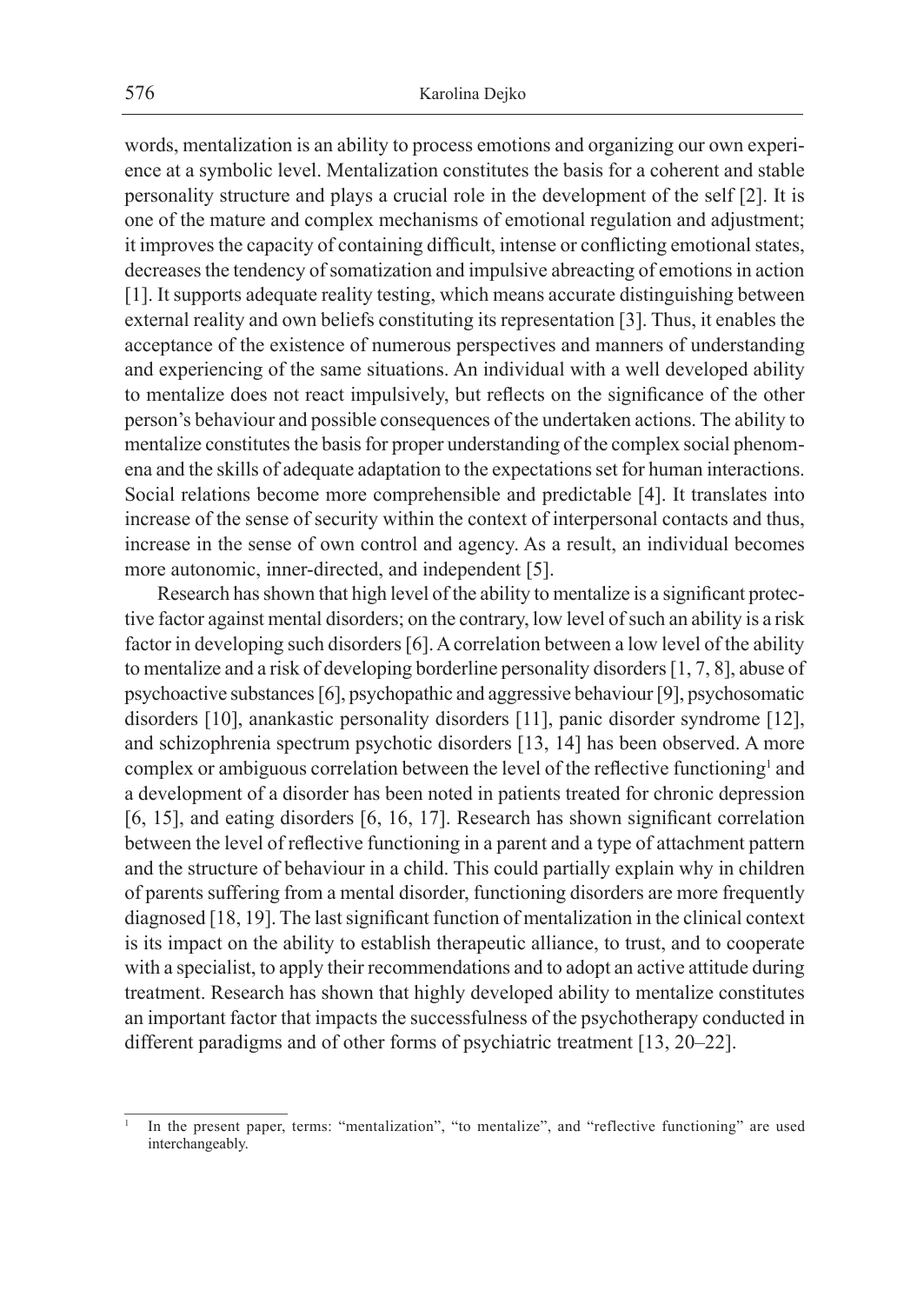The ability to mentalize is an important factor in maintaining and strengthening proper mental functioning of an individual. Therefore, its measurement should be taken into consideration within the frame of diagnostic procedure in psychiatric and psychotherapeutic treatment and implemented through appropriately developed and designed tools. The concept of mentalization seems to gain more publicity and appreciation in the Polish therapeutic community. Publications that have recently become available in Polish [23, 24] broaden understanding of mental phenomena in terms of the concept of mentalization. An important aspect of its practical application that has not yet been explored in the Polish scientific and clinical community is the manner of measurement, analysis, assessment, and ability diagnosis, which constitutes the aim of the present article. The chapters that follow describe two methods of examining the ability – narrative analysis and questionnaire, and critically analyze and discuss their application in practice.

### **Examining mentalization through Reflective Functioning Scale**

Reflective Functioning Scale (RFS) is a classic tool of examining a level of the reflective function to assess the ability to mentalize. The term reflective function is an operationalization of the mentalization phenomenon. The Scale is used in the analysis of the narration obtained through an Adult Attachment Interview [25]. The interview focuses mainly on the relations with the main caregivers<sup>2</sup> from childhood. The choice of such a subject could be supported by the fact that mentalization is strictly connected with the system of attachment developed in relationships with the object of attachment and to a great degree depends on the quality of this relation. Recalling particular memories from childhood activates the context in which the described ability was developed and realized. The ability to mentalize developed in the context of the attachment relation plays a crucial role in emotional regulation and maintaining coherent self representation and personality structure [2, 26]. The way the narration is conducted, rather than its content, is evaluated and this is consistent with the assumption that mentalization is a procedural and implicit ability, automated to a great degree and deeply embedded in a personality structure [2]. It is assumed that the narration of the examined person is organized on the basis of the perception of their self, other person, and relations. It can be presupposed that its structure reflects the structure of those perceptions, that is, their multiplicity, complexity, the way they are linked, their saturation with emotions (particularly with fear), and availability.

Highly developed reflective functioning presumes understanding of the complexity and intransparency of the nature of mental states, the character of their relation with behaviour, the impact of the family and developmental context on their creation and the ability to recognize, acknowledge, and lift the diversity of perspectives. It pro-

In the present paper, terms: "guardian", "object of attachment", and "parents" are used interchangeably.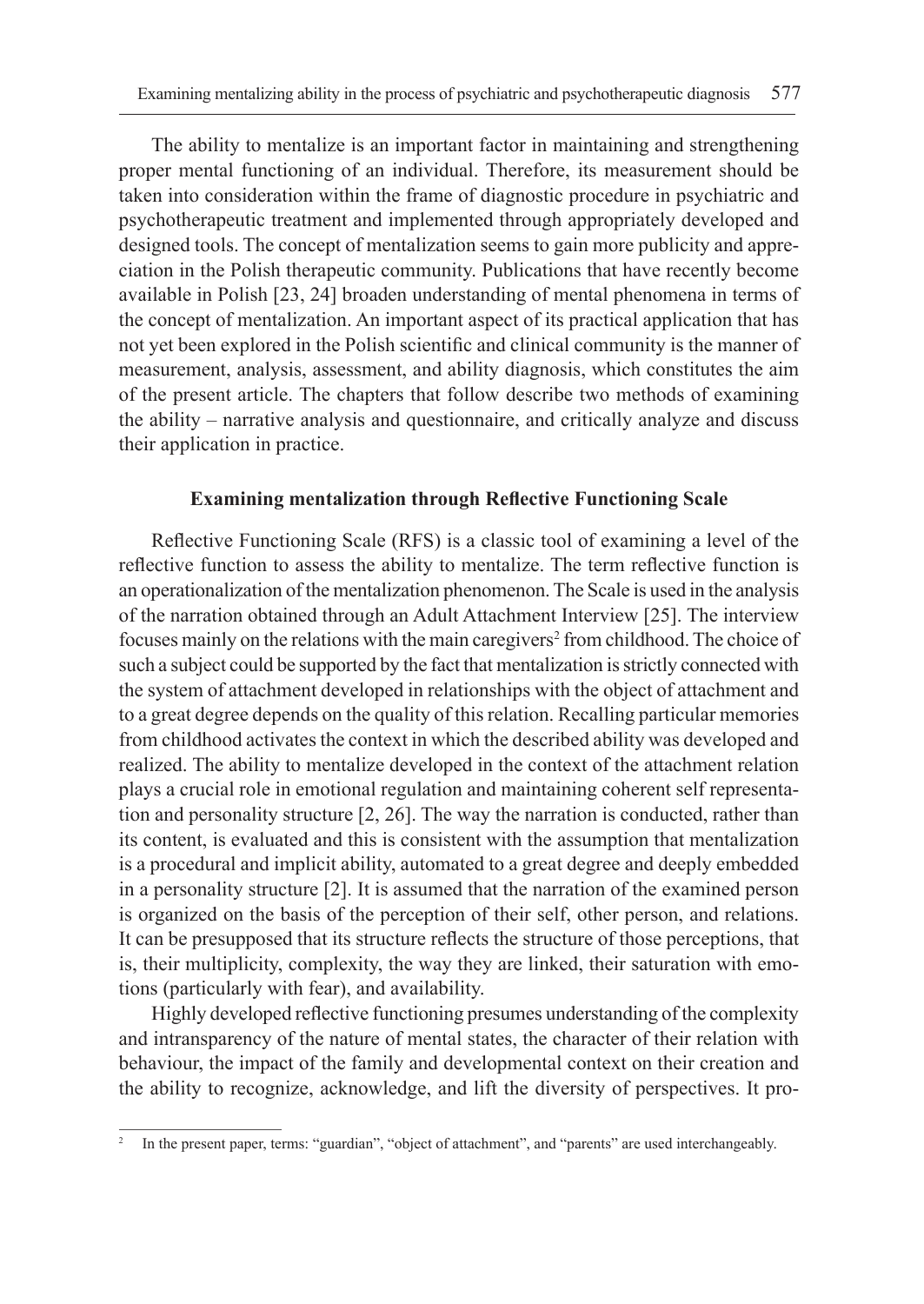vides readiness to understand one's own behaviour as well as behaviour of others, by referring to emotional states, knowledge, intention and readiness to reflect on one's own and others' emotions [25]. A fragment of the statement regarding a participant's mother's death may serve as an example: "I experienced it even stronger because I had no previous experience with human death. I saw it for the first time. Maybe that's the reason. Besides there was rather some anger, not even sadness, but anger that she didn't deserve it"3 . The participant is trying to identify and differentiate emotions and to understand more deeply the reasons behind them. He/she is also trying to understand the emotions by referring to his/her earlier experiences and to his/her understanding of certain events. Other examples would be statements which indicate perception of developmental differences between one's own feeling and those of other people: "I slept together with my mum for a long time and my father used to get a bit angry then. At that point I didn't know why he was getting so angry" or which indicate awareness that the experienced feelings may or may not be openly expressed: "I was a nervous child, I was afraid very often, but I wouldn't show it."

An individual with a highly developed reflective functioning spontaneously and eagerly engages in the attempt to understand mental states based on behaviour observation, while a person with a low level of the ability avoids it in an active or passive way [25]. A low level of mentalization ability is exhibited in statements that are too general and schematic, despite a clear instruction given to the participant to describe a specific situation: "Q: Please, describe the earliest remembered situation of your contact with your parents. A: The parent was always around and the contacts were maintained. Obviously, mother was the closest contact. I think in relations the contact between a child and a mother is always closer". Another example would be avoiding a reference to the emotional level in the description of one's relationship with the caretaker: "*There were sunny days, warm days, there were no… the way I perceive it, there were no rainy days then (laughter), although there were cold days at times… .*" A different example would be an open rejection of a question that requires mentalization: "Q: Do you feel that the experience influences you now, when you are adult? A: Of course. For sure it does in some way… In one way or another… Just don't ask in what way...."

Research has shown satisfactory psychometric properties of RFS. Reliability measured stands at 0.59–0.91, which means good or very good level [6, 18]. Criterion validity of this tool has been confirmed by the results of numerous research showing that in persons diagnosed with mental disorders the level of ability is lower than in healthy persons [27], and by analyses comparing obtained results with the results of other tools [18]. The concept of mentalization is well grounded in the psychoanalytical theory, attachment concept and developmental psychology; its assumptions were

All the above examples come from own research.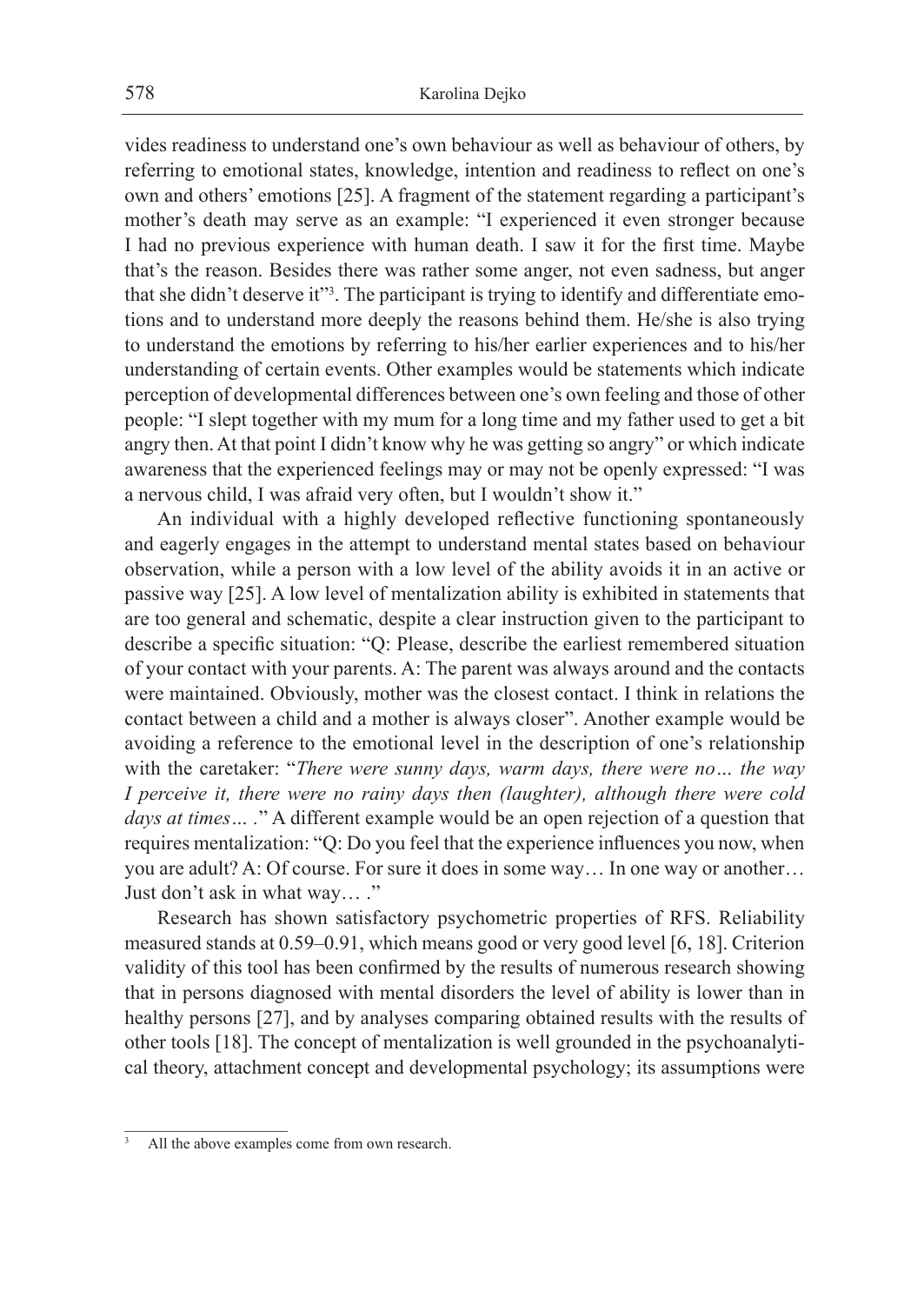formulated on the basis of numerous empirical studies [28]. The crucial advantage of the described tool is the fact that its application corresponds with theoretical assumptions concerning mentalization enabling the study of abilities of procedural character, i.e. to a great degree, those which are subconscious or automated. Moreover, interview allows for in-depth analysis of life experience of the examined person and the way they are elaborated on, that is, the way this experience is organized and what personal meanings are attributed to it. Moreover, this tool may play not only a diagnostic role, but also a therapeutic one, since during an interview the examined person is asked to describe their experience, i.e. elaborate on them at a symbolic level.

The first limitation of the practical application of the described tool is the cost incurred both by the person conducting an interview and by the examined individual. It includes the financial costs of the training as well as the time spent – the interview itself lasts about 45–75 minutes, its transcription and analysis may require another few hours of work. Additionally, the person preparing a diagnosis must possess highly developed reflective function himself [29]. Because the assessment of the interview is to a great degree subjective, and not all criteria are sufficiently well described, the researcher is expected to show great sensitivity and have experience in conducting this type of diagnostics. The cost incurred by the examined person includes time and emotional costs – during an interview difficult memories concerning abandonment, pain, and sadness are discussed. The questions listed in the protocol of the interview leave some space for recollection of positive experiences (care, protection, consolation), but they do not purposefully draw the attention to this type of experience. Another current limitation is a low popularity of the tool. It seems that due to the above-described reasons, RFS is not widely used, and in the near future may be available only in large clinical and research centres. The lack of widespread use and application may have a negative impact on the development of the concept and the examination method. The third limitation concerns the application of such a complex tool to evaluate treatment progress [1]. While due to aforementioned advantages, application of RFS in the diagnostic process is possible and seems beneficial, its application to evaluate changes in a therapy seems to be a bit troublesome. The questions about experiences that have been covered and elaborated on during the treatment may seem unnatural and in the end as a result generate data that will not reflect the current level of the ability. Additionally, emotional engagement of a therapist and multiplicity of information obtained during conversations and observations of a patient during a treatment may significantly distort their ability to objectively evaluate the material obtained during an interview. The last reservation against the application of this method in clinical practice concerns its usage in diagnosing persons with limited cognitive resources or with low ability to integrate own experience and tendency to decompensation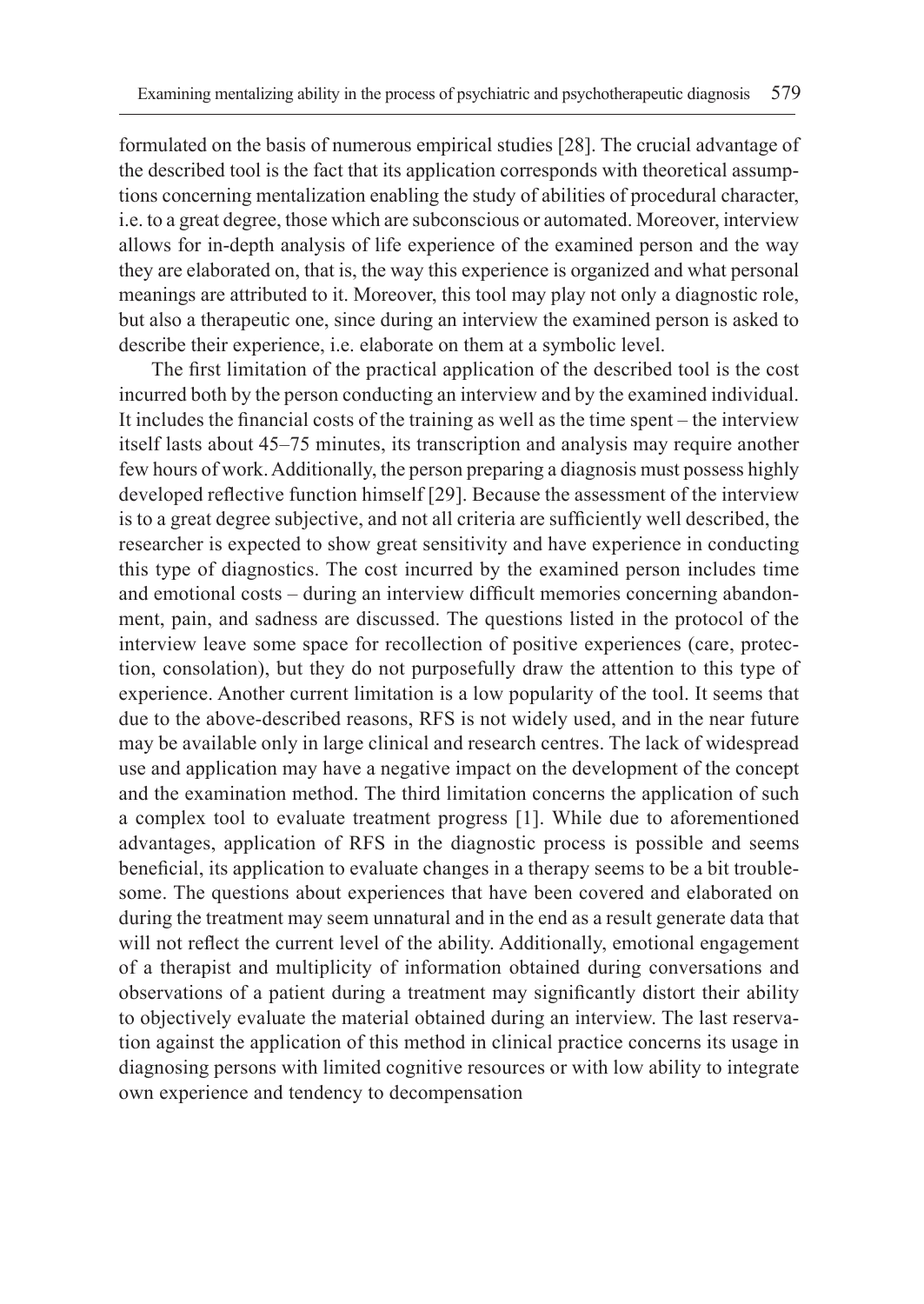#### **Examining mentalization through questionnaire method**

The above described limitations of examining mentalization through narrative analysis may indicate a need to develop more economic and easier to use tools. Such an attempt has been undertaken in a few centres which in the last years have published results of the studies concerning questionnaire for measuring mentalization ability. Presently, PubMed database includes reports from the studies on the following questionnaires: Mentalization Questionnaire (MZQ) [27], Reflection Functioning Questionnaire for Youths (RFQY) [30], and Mental States Task<sup>4</sup> (MST) [29, 31]. The field literature also mentions a questionnaire developed by the authors of the RFS and mentalization concept called Reflection Functioning Questionnaire (RFQ), however, there are no generally available source materials yet [30].

The reports from the studies on the psychometric properties of the questionnaires indicate a satisfactory level of reliability ranging between 0.66 and 0.81 (Cronbach's alpha). Data on the criterion validity of the described tools has also shown its satisfactory level [27, 29, 30]. Good psychometric properties are undisputable advantage of the described tools and constitute the foundation for further studies on their development. The economical properties of the method are another advantage. This concerns both financial and time expenditure incurred above all by the researcher and the level of emotional engagement that is required of the examined person. It is an easily repeatable method and can be used for frequent monitoring of treatment progress. The opportunity to reflect upon own behaviour and attitudes connected with mentalization constitutes additional source of information which is an important supplement of the data received from the observer's (diagnostician's) perspective. Another important advantage of the questionnaire tools is their helpfulness in examining persons who finds it difficult to participate in the interview (suffering from difficulties in verbal expression, difficulties in focusing attention on one task for a longer time, strong psychomotor agitation, etc.). It is not unlikely that questionnaires may become important tools for mentalization measurement, similarly as it has happened with the research on attachment patterns in persons suffering from schizophrenia [32].

The first type of limitations of the application of questionnaire tools for examining mentalization are limitations of a practical nature. Presently, the results of the first study on psychometric properties of the described tools are available; within the frame of this research, analysis was conducted on a few homogeneous samples and it is necessary to replicate this on more diverse and larger samples [27, 29, 30]. Moreover, their application in clinical practice will be possible only after making necessary adaptations and normalizations to questionnaires for the Polish conditions which seems a rather distant

<sup>4</sup> MST is a tool created on the basis of the Mental States concept developed by S. Lecours, M.A. Bouchars et al. which to a large degree overlaps with the concept of mentalization by P. Fonagy, M. Target, H. Steele, M. Steele. There are, however, some differences between the two conceptualizations [31].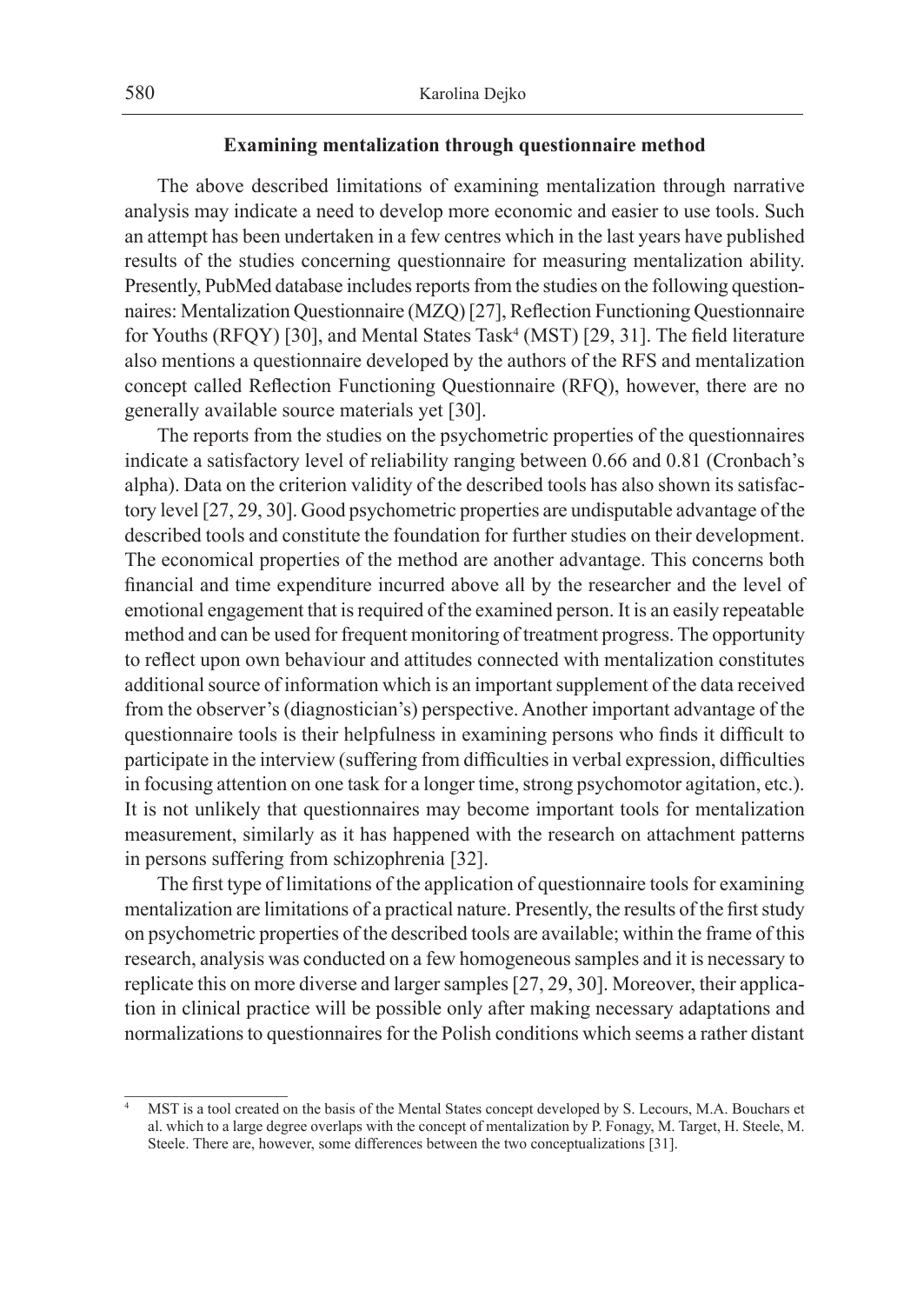perspective. The second reservation is of substantial nature and concerns the range of the phenomenon measured by questionnaires. It seems that a simple, consisting of several items questionnaire does not allow effective measurement of the phenomenon of mentalization. For example, the results of the MZQ psychometric analyses indicate that the tool is not able to capture the complexity of the diagnosed ability when it is realized at a mature level [27]. Furthermore, we obtain information on the level of the ability, but we do not know why it occurs at this particular level. Based solely on questionnaire results, we can neither measure how a given level of mentalization impact the ability to organize experience, the level of emotional regulation, and the validity of reality testing. The sense the examined person gives to the communicated answers and what meaning can be ascribed to the lack of answer to particular questions is another important data that cannot be obtained through questionnaire. The third reservation concerns theoretical validity of the described tools. It is possible that the processes correlated with mentalization are measured. Questionnaries which are being described include such items as: "Most of the time I don't feel like talking about my thoughts and feelings with others", "Talking about feelings would mean that they become more and more powerful", "Often I can't control my feelings", "Often I don't even know what is happening inside of me", "If I expect to be criticized or offended, my fear increases more and more" [27]. Certainly, questionnaire examination does not allow a measurement of the ability that is procedural, automated and above all subconscious in its nature, which by definition and presented assumptions mentalization is [2]. The fourth reservation concerns possible distortion of answers. Due to changing social approval, impact of the defensive mechanisms, lack of insight [33], low motivation, preserved attitudes, needs or pathologic process [27], the subjective assessment formed by the examined person may be strongly distorted. Perhaps the assumption underlying the questionnaire method that examined person possesses ability for proper self-evaluation in relation to emotional experiences in the context of close bonds is unsubstantiated. Górska-Michałowska [33] shows that because of that, currently experimental ability tests and trails are mostly used in the emotional competence and self-regulation ability test.

#### **Recapitulation**

In assessing the possibilities and benefits of application of different tools for measuring mentalization, substantive and practical criteria need to be taken into consideration.

First of all, in addition to examining the criterion validity and reliability, it should be consider whether a given tool has sufficient theoretical validity, i.e. whether it measures the ability as it is described and defined by the theory. Mentalization is a very complex ability, of a procedural nature, largely automated and specific in the context of given experience and relations. These types of assumptions are met within the frame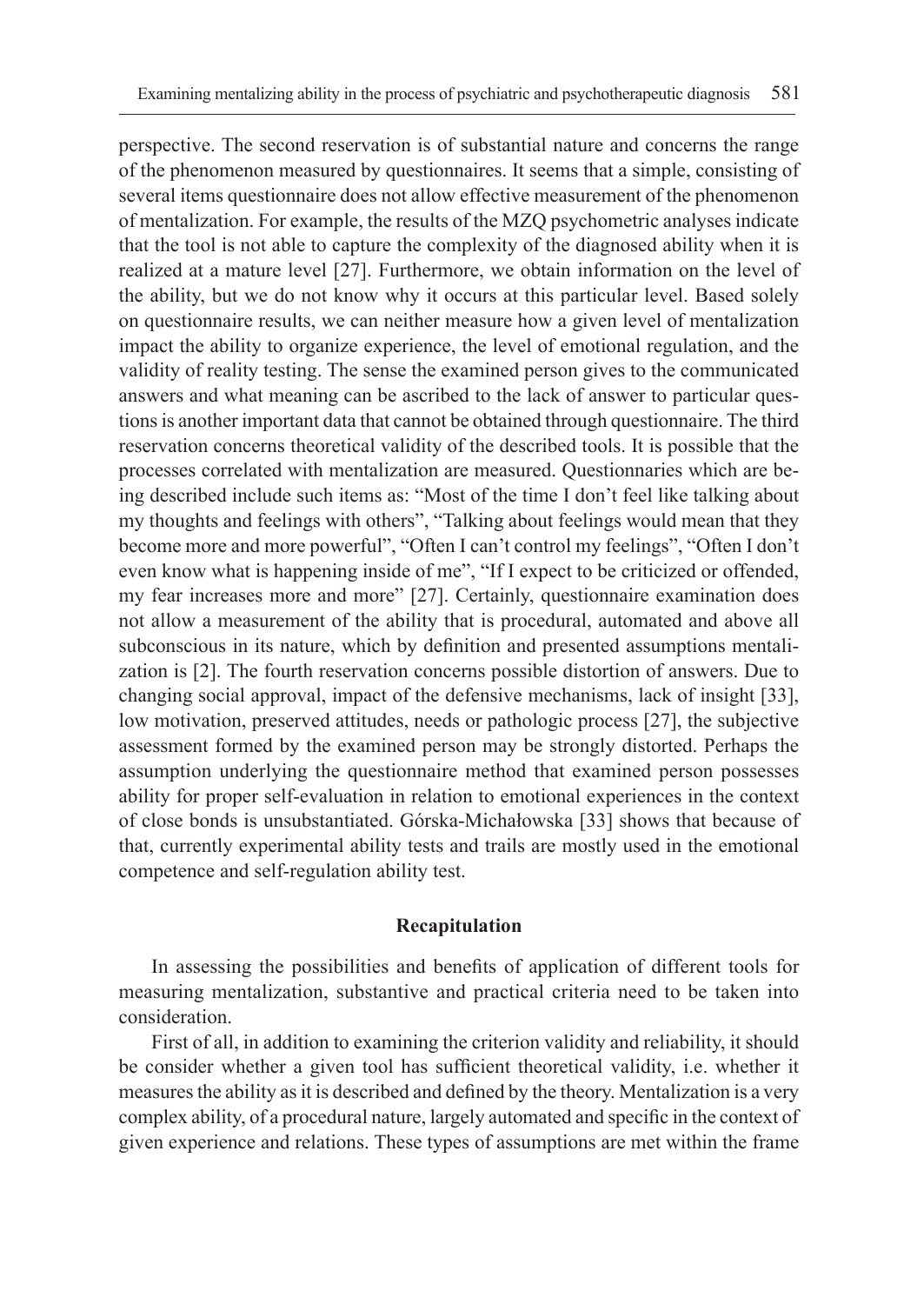of RFS method, and to a small extent in the questionnaire examination. It should be emphasized that the satisfactory criterion validity is not sufficient to determine the helpfulness of the tool in the measurement of a given phenomenon.

Secondly, technical criteria such as efficiency, simplicity, and economic value of a tool indicate the advantage of the questionnaires over the narrative analysis. In terms of availability of the tool, currently, both measuring tools are equally difficult to access, although the future might bring a change in favour of questionnaire method. Another practical criterion concerns the dilemma between effectiveness and thriftiness of the measurement and the complexity of expected results. The solution of the dilemma certainly depends on the reality of clinical practice (for example, time allocated for a diagnosis). On the other hand, recognizing and reinforcing therapeutic aspects already present in the diagnostic process speaks in favour of measuring mentalization through interview and its analysis.

### **References**

- 1. Bateman A, Fonagy P. *Mentalization based treatment for borderline personality disorder*. World Psychiatry 2010; 9: 11–15.
- 2. Target M, Fonagy P. *Attachment and reflective function: Their role in self-organization*. Dev. Psychopathol. 1997; 9: 679–700.
- 3. Spitzer C, Barnow S, Armbruster J, Kusserow S, Freyberger HJ, Grabe HJ. *Borderline personality organization and dissociation*. Bull. Menninger Clin. 2006; 70(3): 210–221.
- 4. Fonagy P, Steele H, Steele M, Holder J. *Attachment and theory of mind: Overlapping constructs?*  Association for Child Psychology and Psychiatry, Occasional Papers 1997. 14; 31–40.
- 5. Fonagy P, Target M. *Early intervention and the development of self-regulation*. Psychoanal. Inq. 2002; 22(3): 307–337.
- 6. Fonagy P, Leigh T, Steele M, Steele H, Kennedy R, Mattoon G. et al. *The relation of attachment status, psychiatric classification, and response to psychotherapy*. J. Consult. Clin. Psychol. 1996; 64(1): 22–31.
- 7. Fonagy P, Target M, Gergely G, Allen JG, Bateman A. *The developmental roots of borderline personality disorder in early attachment relationships: a theory and some evidence*. Psychoanal. Inq. 2003; 23: 412–459.
- 8. Fonagy P, Luyten P. *A developmental mentalization-based approach to the understanding and treatment of borderline personality disorder*. Dev. Psychopathol. 2009; 21: 1355–1381.
- 9. Taubner S, White L, Zimmermann J, Fonagy P, Nolte T. *Attachment-related mentalization moderates the relationship between psychopathic traits and proactive aggression in adolescence*. J. Abnorm. Child Psychol. 2013; 41: 929–938.
- 10. Vanheule S, Verhaeghe P, Desmet M. *In search of a framework for the treatment of alexithymia*. Psychol. Psychother. 2011; 84(1): 84-97.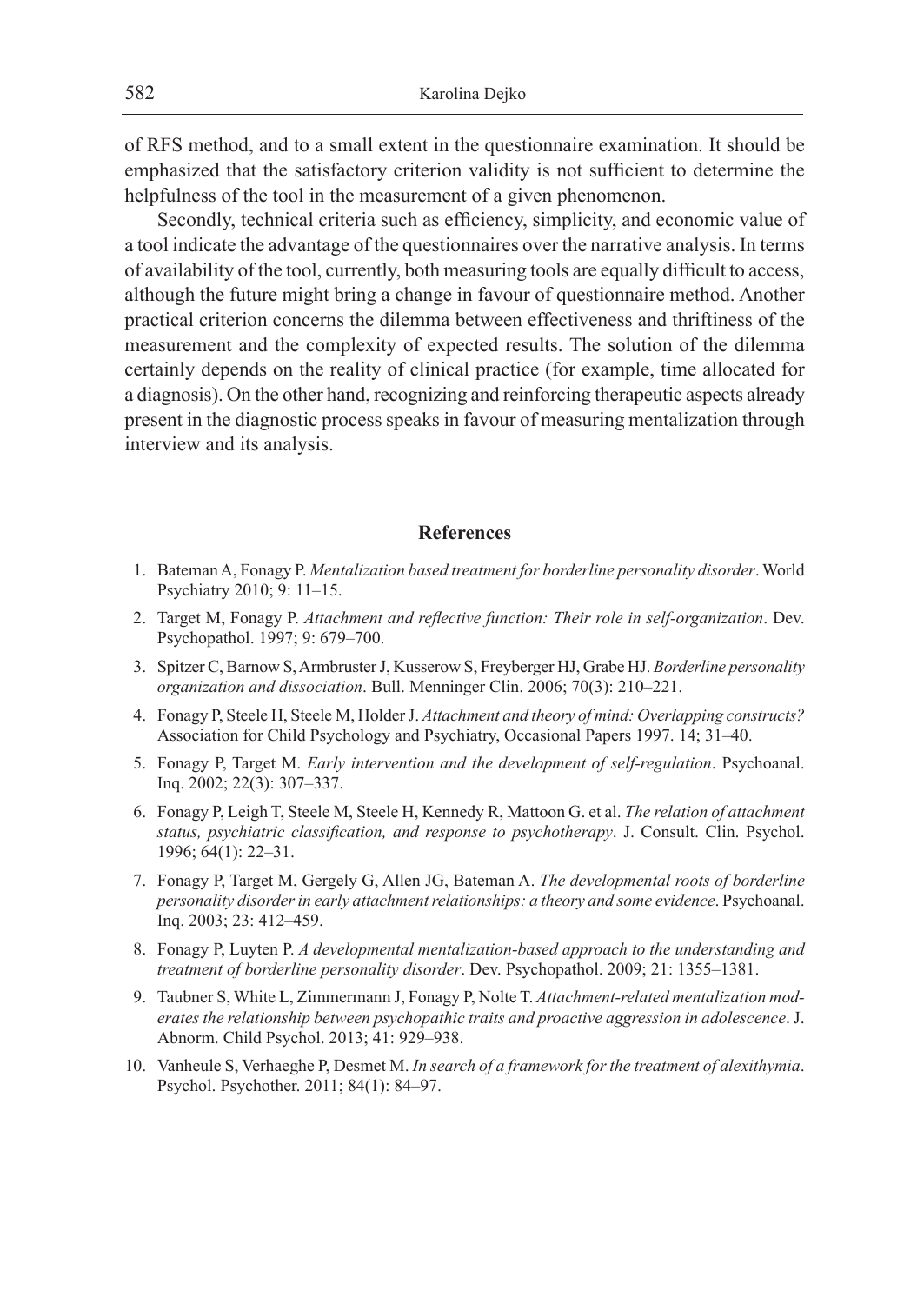- 11. Dimaggio G, Carcione A, Salvatore G, Nicolo G, Sisto A, Semerari A. *Progressively promoting metacognition in a case of obsessive-compulsive personality disorder treated with metacognitive interpersonal psychotherapy*. Psychol. Psychother. 2011; 84(1): 70–83.
- 12. Rudden M, Milrod B, Target M, Ackerman S, Graf E. *Reflective functioning in panic disorder patients: a pilot study*. J. Am. Psychoanal. Assoc. 2006; 54(4): 1339–1343.
- 13. MacBeth A, Gumley A, Schwannauer M, Fisher R. *Attachment states of mind, mentalization, and their correlates in a first-episode psychosis sample*. Psychol. Psychother. 2011; 84: 42–57.
- 14. Brent B. *Mentalization-based psychodynamic psychotherapy for psychosis*. J. Clin. Psychol. 2009; 65(8): 803–814.
- 15. Taubner S, Kessler H, Buchheim A, Kachele H, Staun L. *The role of mentalization in the psychoanalytic treatment of chronic depression*. Psychiatry 2011; 74(1): 49–57.
- 16. Rothschild-Yakar L, Levy-Shiff R, Fridman-Balaban R, Gur E, Stein D. *Mentalization and relationships with parents as predictors of eating disordered behavior*. J. Nerv. Ment. Dis. 2010; 198(7): 501–507.
- 17. Pedersen SH, Lunn S, Katznelson H, Poulsen S. *Reflective functioning in 70 patients suffering from bulimia nervosa*. Eur. Eat. Disord. Rev. 2012; 20(4): 303–310.
- 18. Fonagy P, Steele H, Steele M. *Maternal representations of attachment during pregnancy predict the organization of infant-mother attachment at one year of age*. Child Dev. 1991; 62: 891–905.
- 19. Chlebowski SM. *The borderline mother and her child: A couple at risk*. Am. J. Psychother. 2013; 67(1): 153–164.
- 20. Gullestad FS, Johansen MS, Hoglend P, Karterud S, Wilberg T. *Mentalization as a moderator of treatment effects: Findings from a randomized clinical trial for personality disorders*. Psychother. Res. 2013; 23(6): 674–689.
- 21. Muller C, Kaufhold J, Overbeck G, Grabhorn R. *The importance of reflective functioning to the diagnosis of psychic structure*. Psychol. Psychother. 2006; 79(4): 485–494.
- 22. Fonagy P, Bateman A, Bateman A. *The widening scope of mentalizing: A discussion*. Psychol. Psychother. 2011; 84: 98–110.
- 23. Adamczyk L. *Mentalizacja. Cz.1: Wprowadzenie do zagadnienia, wymiary mentalizacji*. Psychoterapia 2013; 3(166): 25–36.
- 24. Adamczyk L. *Mentalizacja. Cz.2: Neurofizjologiczne podłoże mentalizacji, pojęcia zbliżone zakresem i znaczeniem do mentalizacji, przedmentalizacyjne tryby funkcjonowania psychicznego, ocena mentalizacji*. Psychoterapia 2013; 3(166): 37–46.
- 25. Fonagy P, Target M, Steele H, Steele M. *Reflective-functioning manual*. Version 5. London: University College London; 1998.
- 26. Holmes J. *John Bowlby*. Gdansk: Gdansk Psychology Publisher; 2007.
- 27. Hausberg MC, Schulz H, Piegler T, Happach CG, Klopper M, Brutt AL. et al. *Is a self-rated instrument appropriate to assess mentalization in patients with mental disorders? Development and first validation of the Mentalization Questionnaire (MZQ)*. Psychother Res. 2012; 22(6): 299–309.
- 28. Fonagy P, Gergely G, Jurist EL, Target M. *Affect regulation, mentalization, and the development of self*. London: Karnac; 2002.